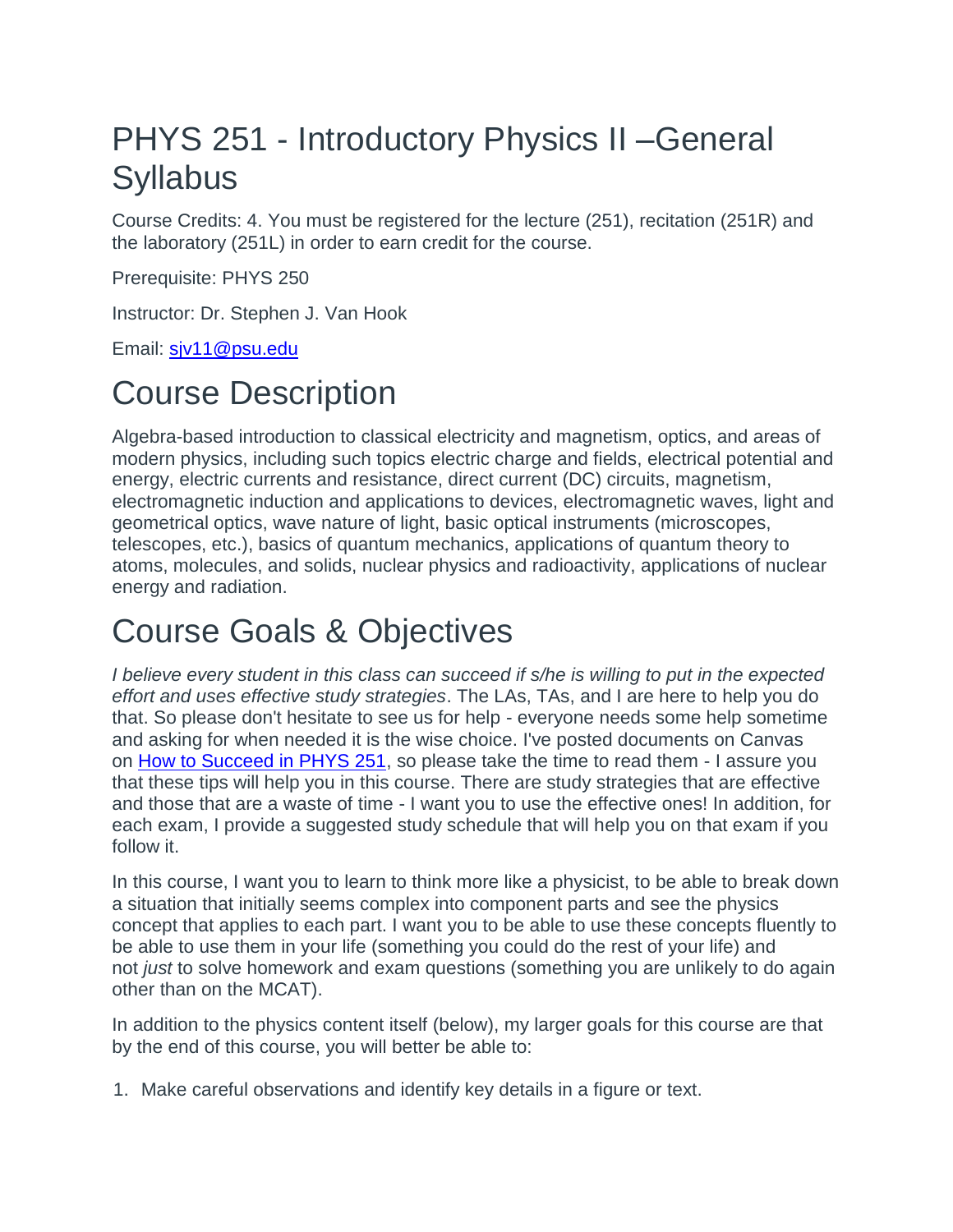- 2. Make reasonable deductions from observations and be able to j them to another person.
- 3. Communicate scientific information clearly and engage in thoughtful discussions about concepts with peers.
- 4. Design and perform experiments to investigate a question about the world.
- 5. See the concepts from this course play out in your daily life.
- 6. Explain the concept described by an equation in words (the "why" behind each factor/term in an equation).
- 7. Analyze the structure of an equation to see how changing each parameter affects the outcome.
- 8. Solve complex problems involving multiple concepts or steps.
- 9. Use and operate on numbers fluently without a calculator (improved numeracy).

Each unit will have its own specific course objectives, but the broader course content goals are that at the end of the course, you will have a working (as in "can apply to your life") knowledge of how:

- 1. light rays travel in a straight line and how this explains shadows, what we can see through an opening, and how pinhole cameras operate.
- 2. we use parallax and angular size to judge distances of objects (i.e., depth perception).
- 3. light reflects off a smooth (e.g., mirrored) or rough surface and how this allows us to see other objects and our own reflection.
- 4. we 'see' virtual and real images using mirrors and lenses.
- 5. light refracts when entering a new medium (e.g., from air into water) and how that results in rainbows and is also the technology behind much of our long-distance communication.
- 6. lenses behave and how they can be used to correct for near- or far-sightedness and to magnify objects (e.g,. magnifying glass, microscope, telescope).
- 7. electric charges interact with one another (e.g., when you rub a balloon in your hair and it then is attracted to your hair) using the complementary ideas of electric force, electric field, electric potential, and electric potential energy.
- 8. electric current moves through an electric circuit (and the role of electric potential and resistance in determining this flow) and how electrical energy is provided and used in a circuit (and be able to connect this to devices you use and your own electric bill).
- 9. multiple elements in a circuit can be connected, which arrangement would make sense for a given application, and be able to determine the role of switches and fuses in the circuit.
- 10.electrical energy can be stored in a capacitor and the capacitor can give a circuit time-dependent behavior.
- 11.moving electric charges and magnetic dipoles interact with each other using the magnetic field, and how this interaction is the basis behind important technologies we use every day.
- 12.we generate electricity using the principle of magnetic induction.
- 13.electromagnetic waves are created and their basic properties, including polarization.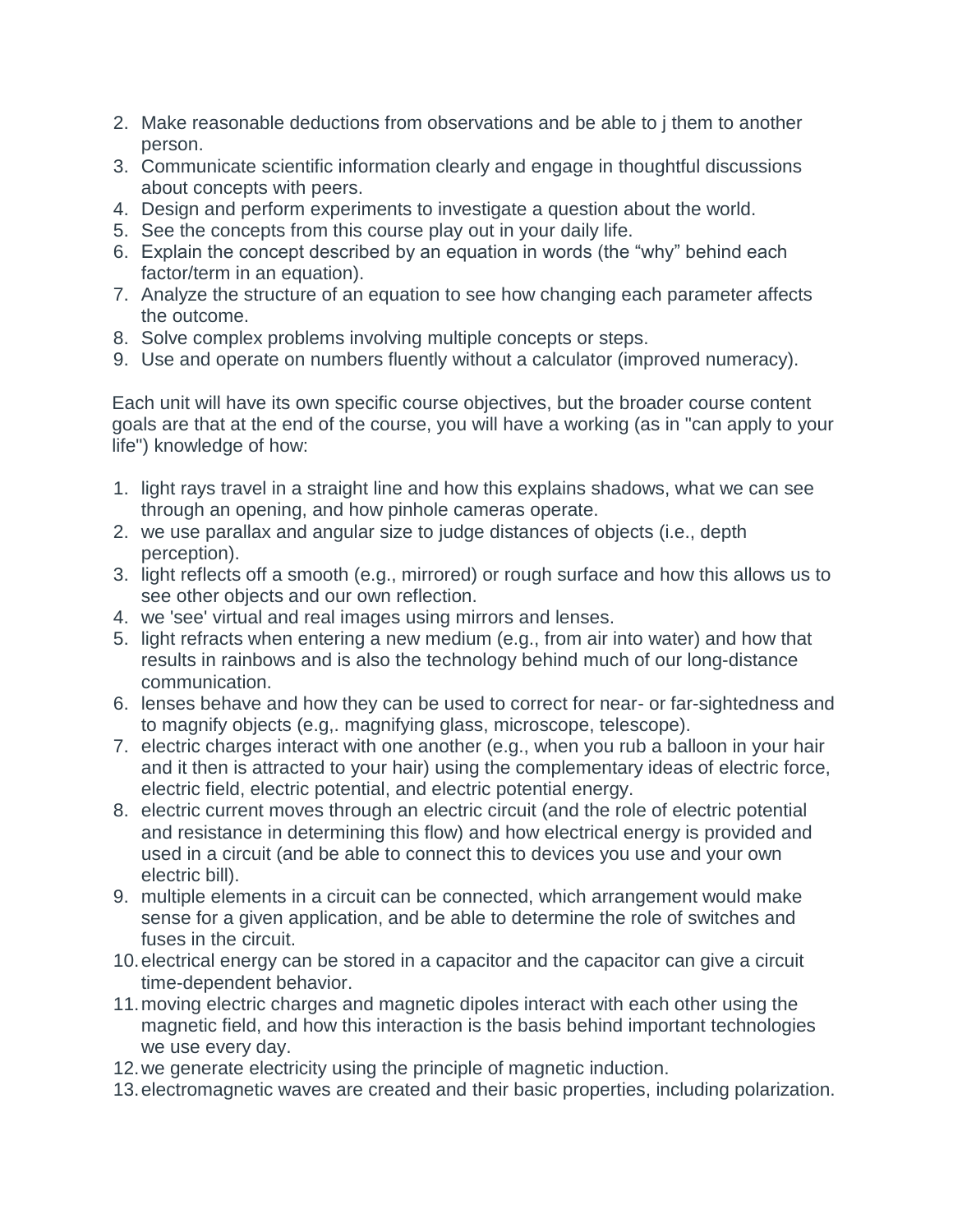- 14.electromagnetic waves (e.g., light) can interfere with one another and how this is useful in identifying substances (spectrometry) and create colorful patterns or determine uniformity of material's thickness (thin film interference).
- 15.light waves can also be viewed as a stream of particles (photons) and particles have wave-like behaviors, leading to discrete energy levels and spectral lines.
- 16.transitions in the nucleus can result in high-energy "ionizing" radiation and its properties and health impacts.

# Required Text

You will need to have a copy of *College Physics: Explore and Apply* **by Etkina, Planinsic & Van Heuvelen, 2nd edition**. This course will cover Chapters 17-25 and parts of 27-30. This soft-cover (three-ring binder) PSU custom "split" with these sections is available at the bookstore. You will also need to purchase access to the **ExpertTA** homework system (you can purchase directly on the website) - to set up your account on the system go to this page . In addition you want to have an **isolicker** with which to participate in lecture. These are available from the bookstore and elsewhere.

You should also bring to lecture a notebook and writing utensil, as well as a ruler for when we are doing optics (the first 5 weeks). Having multiple colored pens/pencils will be especially helpful in the first two units on optics. I will post some lecture pages on Canvas the day before each lecture that would also be highly beneficial to have with you in lecture.

You will need a basic scientific calculator (with trig/log functions) for the laboratory, homework, and occasionally for recitations. You will not need a calculator for lecture and calculators are not allowed on the exams.

## Schedule of Activities

See the detailed schedule of lecture topics, recitations and laboratories at the end of this document. Generally every week there will be two "lectures" (each with a set of prelecture questions [PLQ] due before each lecture by noon), one problem set on [ExpertTA.,](https://theexpertta.com/) a recitation activity, a laboratory activity, and optional Learning Assistant practice session. There will be two midterms (Wed 2/13 and Wed 3/27, both 6-7:15 pm) and a final exam (TBD by the Registrar).

Note that all times and deadlines are for the local time in State College, PA. If you are traveling to another time zone during the semester, be sure to plan accordingly (e.g., if you are visiting California in the Pacific time zone, something due at 11:59 pm will need to be done by 8:59 pm your local time in California).

#### Lecture

On Canvas you will find a page for each lecture session with the textbook readings, additional information, and a link to the PLQ due for that class. "Lecture" will be spend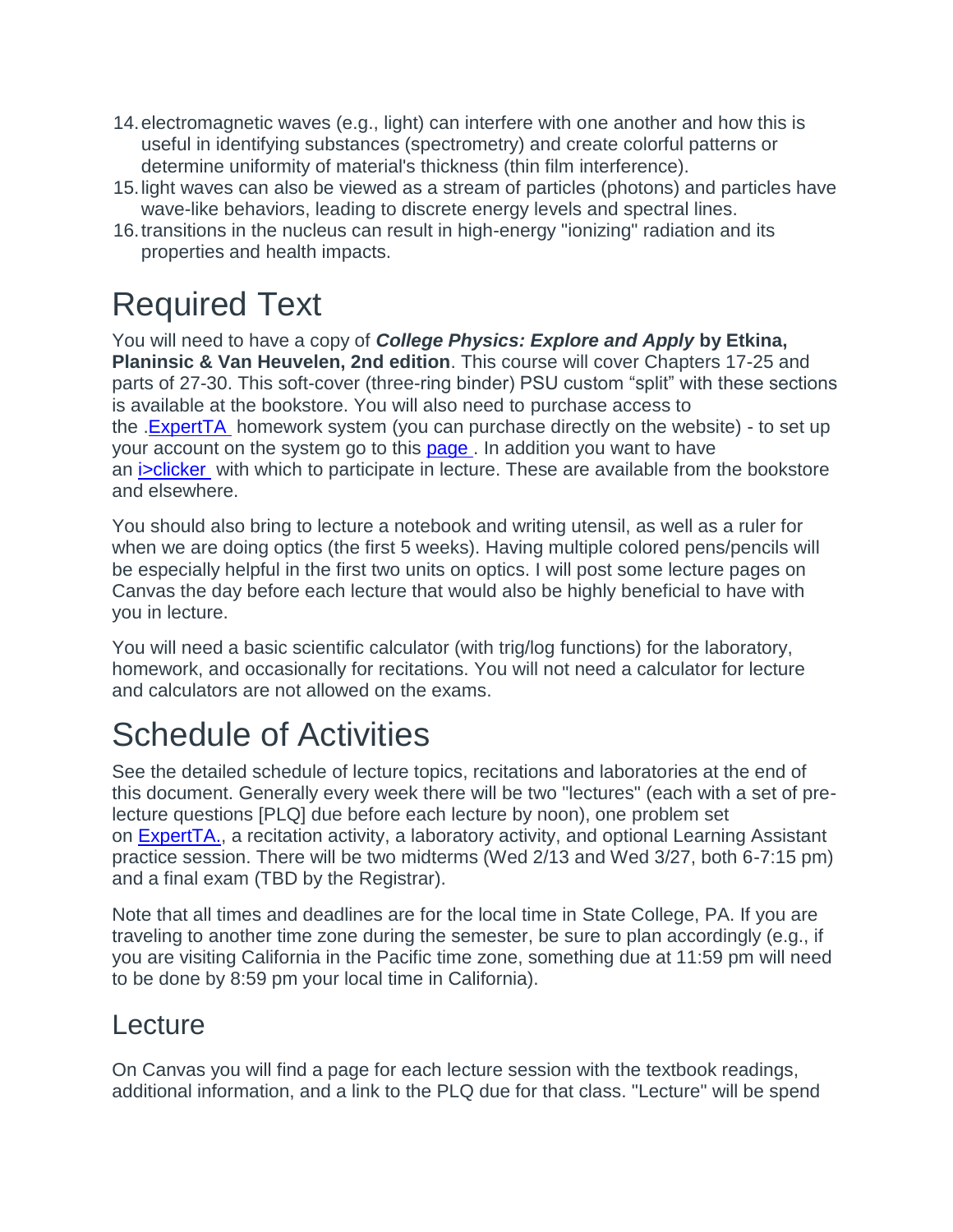having you discussing problems with other students and so come to class expecting to work - and work collaboratively. In order for you to be able to do the problems in class (and succeed in the course), you will need to come to class prepared - that is, having done the required reading (you will need the textbook for this course) and completed the pre-lecture questions on Canvas. In lecture, we will be using many types of activities: (1) Multiple choice "Clicker questions" to help identify common misconceptions and provide feedback during the class. They are designed to help you know when you understand the topic at hand, and me to know when more discussion is needed and when to move on to the next topic. (2) Collaborative worksheets where you work with your classmates to answer problems and may turn in the answers on paper during lecture. (3) Peer Review problems where you answer a question on your own and then you and a classmate swap papers and review each other's work.

Much of your work in the course outside class will be *preparing for lecture*. In lecture, we will work to clarify and solidify your understanding of the material from your prelecture preparations and you will spend much of the time working with other students on analyzing and discussing problems – it won't be me talking a lot of the time. (Just as in a Shakespearean literature course, class is about discussing the reading you do before class.) If you don't do the preparation beforehand, you won't get much out of lecture and will have difficulty succeeding in the course. Canvas lists readings in the textbook before each lecture. In addition, I will provide other resources (e.g., a web link, a video, or some presentation slides) for each lecture that will supplement the textbook. You should review those after doing the reading. For each lecture, there is a "pre-lecture" set of questions on Canvas for you to answer (Two-thirds of the credit for this will be based on participation and one-third will be based on correctness of your answers). I will use your responses on these questions to finalize what we do in lecture. (If everyone seems to understand topic A, we won't spend time on it; if many people are confused on topic B, we'll focus class on that topic.)

*Laptops and cell phones are not permitted in lecture*. If you have need of a laptop for some reason, please see me before lecture on Tuesday to discuss your situation. You are also requested not to use phones or other devices during class (other than for taking notes) since they are distracting to you and all those around you and research has shown that using your phone (or laptop) in class reduces your grade and the grades of those around you (so it's both bad for you and rather rude to your classmates).

#### **Laboratory**

Laboratory sections meet once a week in room 208 Osmond. Your meeting time is determined by your 251L section number. You must attend the laboratory section in which you are scheduled — no switching is permitted.

The laboratories are designed to provide you with hands-on experience with the material being investigated in class. Laboratory instructors lead the laboratory sessions and act as your guides as you explore the material. You will work collaboratively in three-member lab groups to carry out the experiments. The experiments are in the Laboratories folder.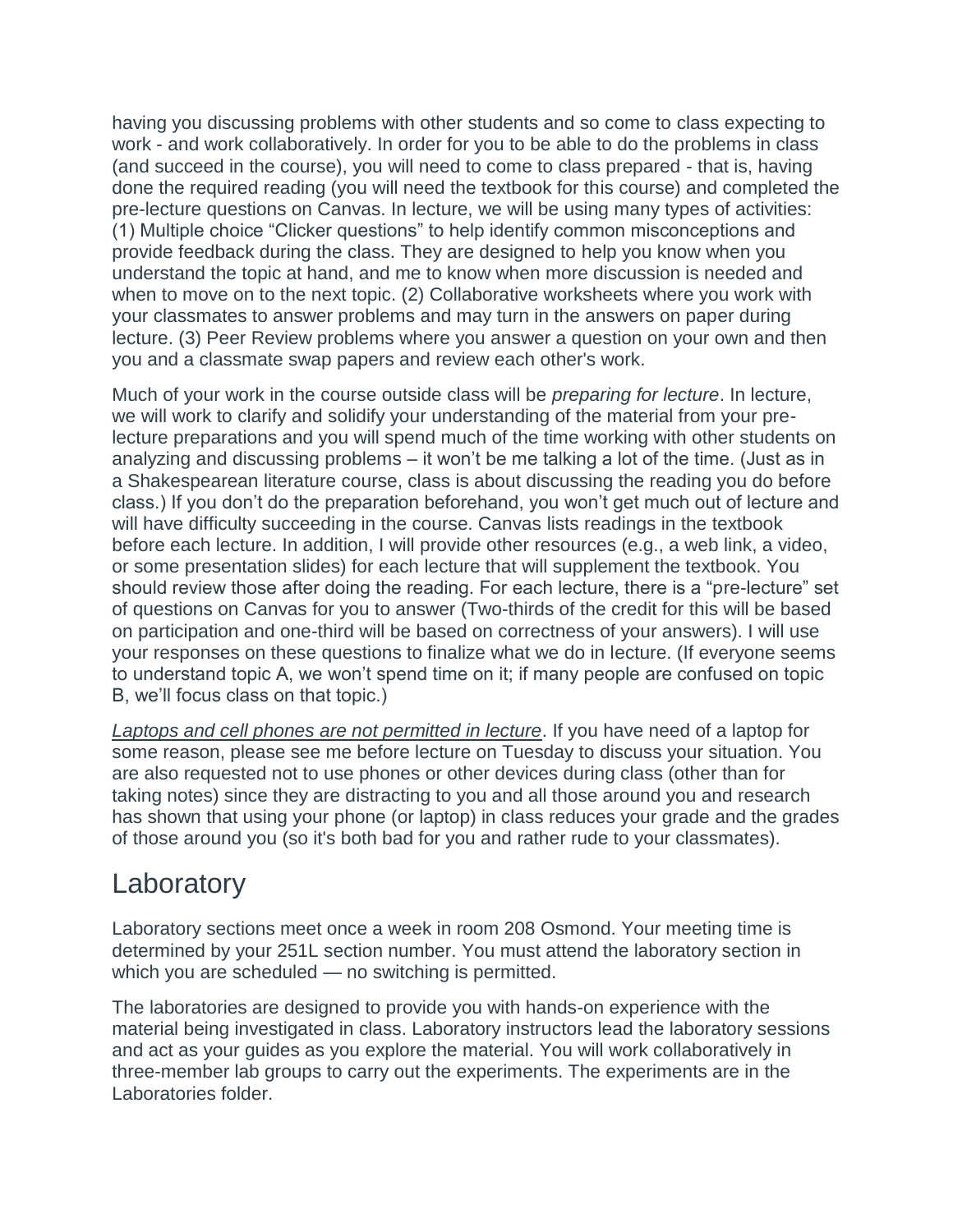During the lab session, your group will prepare a single write-up, addressing specific points of the experiments. This write-up must be submitted by your group before the end of the laboratory session and all group members must be present when the report is submitted in person to the laboratory instructor.

All phones and electronic devices must be put away during laboratory. If you are using your phone during laboratory, the TA is permitted to ask you to leave and you will not get credit for the activity (or be allowed to sign up for a makeup).

#### **Recitation**

Recitation sections meet once a week. Your meeting time and location is determined by your 251R section number. You must attend the section for which you are registered. No switching is permitted.

In these sections you will work collaboratively in three-member groups to complete problem-solving exercises or small experiments.

The recitation activities are available on Canvas. While only one paper is turned in for each group, every student needs to bring an individual copy of the pertinent activity to the recitation section.

All phones and electronic devices must be put away during recitation. If you are using your phone during recitation, the TA is permitted to ask you to leave and you will not get credit for the activity (or be allowed to sign up for a makeup).

### Problem Set assignments

The weekly problem sets will be on [ExpertTA.](https://theexpertta.com/) The problem set will usually cover material covered the previous week and in lecture Monday of that week. Access can be purchase online or in the bookstore (more expensive than online). There is a 2 week grace period so you don't need to purchase a code immediately. You will need to follow this [link](http://goeta.link/USQ40PA-0DF447-1MK) to set up your account. (If the system says it doesn't see you in the class, wait a day and try again - there is a delay in student rosters synching between Canvas & ExpertTA.)

The system allows you to submit your homework at any time between when the assignment is visible to students (usually 2 weeks before the due date) and the due date. Assignments are generally due Fridays at 5 pm, though I will give everyone a grace period of 2+ days (until Sunday 11:59 pm). However all work completed by the Friday 5 pm deadline earns 10% (technically: 9.89%) extra credit when I transfer the grade from ExpertTA to Canvas. Before the midterms, the due dates will be the time of the main exam (instead of Friday 5 pm), with the (no-extra-credit) extension still until Sunday night (the material is on the exam, so you will want to do it by the due date!). You can submit each question (and even parts of questions) at a time - I recommend that you do *not* wait to submit the entire assignment at once.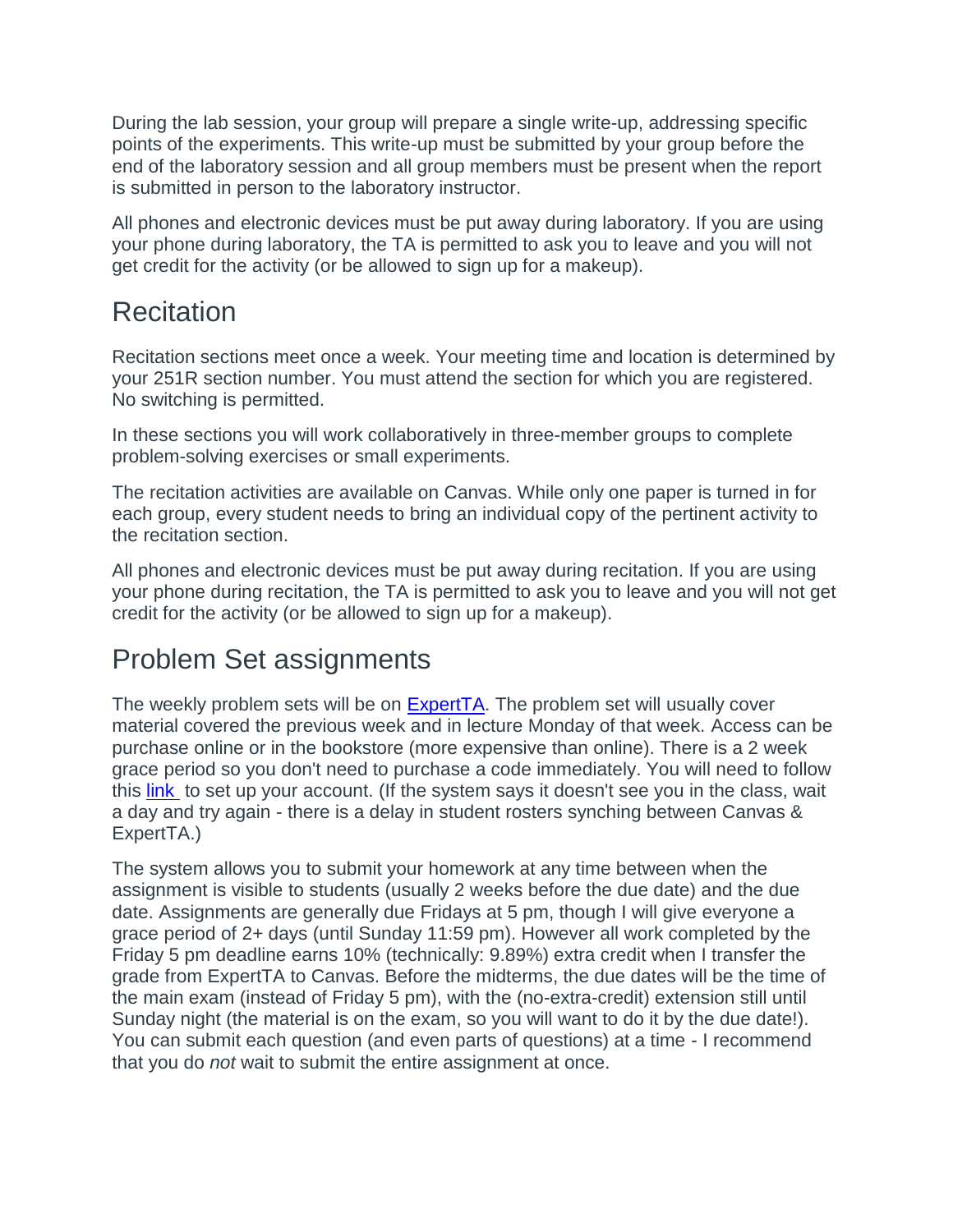You are encouraged to work together and collaborate on weekly problem set assignments, but work submitted for individual assessment must be the work of the individual student. Please refer to the Academic Integrity Policy below. You are *strongly encouraged* to come to office hours to work on the problems there with both me (or a TA) and with other students.

In most cases, you will have multiple tries to arrive at the correct answer. For numerical problems, you will usually get five attempts, with reduced credit after the second attempt (losing 10% for each submission after the second one). For multiple choice problems, you have one attempt fewer than the number of options (whichever is less), with reduced credit after the first attempt (and losing a percentage of grade dependent on how many options are given).

Any work done after the due date will not receive credit and no extensions (beyond the automatic one explained earlier) will be given for any reason. Because problem sets are available over a week before the due date and can be done in advance, no excuses are allowed for missing or late problem sets (see bottom of page for more info on excuse policy). Technical problems just before the deadline are not grounds for an extension – so don't wait until the last minute! I will probably not be available to answer any questions on the material between the Friday 5 pm deadline and the Sunday 11:59 pm extension, so be sure to do the work early and be able to ask the questions you have on the material.

Some of the assignments will require the use of "PhET" programs. Many of these will also run on the iPad using the \$0.99 "PhET Simulations App".

#### **Examinations**

There will be two midterm exams and a cumulative final exam (date to be set by the Registrar). Exams will be closed book and closed notes. Relevant physical constants and formulae will be provided. Calculators, cellular phones, smart phones, any other communication devices, tablet computers, and organizers, and additional paper are not allowed. The exams serve to assess your understanding of the physics concepts and thus will have few numerical calculations and all will be ones that you should be able to do without a calculator. Room is provided for scratch work in the exam booklet. The exams are a mixture of multiple-choice questions (the majority of the exam) and several open-ended questions. You will need to bring a #2 pencil for the Scantron and your PSU ID with you to each exam.

The exams will be based on the assigned reading in the textbook, the material covered in lecture, the recitations, the laboratories, and the homework assignments. Please see the Course Content Objectives for more information about the content assessed on the exams in this course. All exams are cumulative, but focus on the material not already tested on a previous exam. Because of this cumulative nature, each subsequent exam is worth more than the previous one.

About a week before each midterm exam, you will have the opportunity to sign up for a Self Check Quiz at the eTesting Center in Pollock. Taking this "Pre-Midterm" quiz will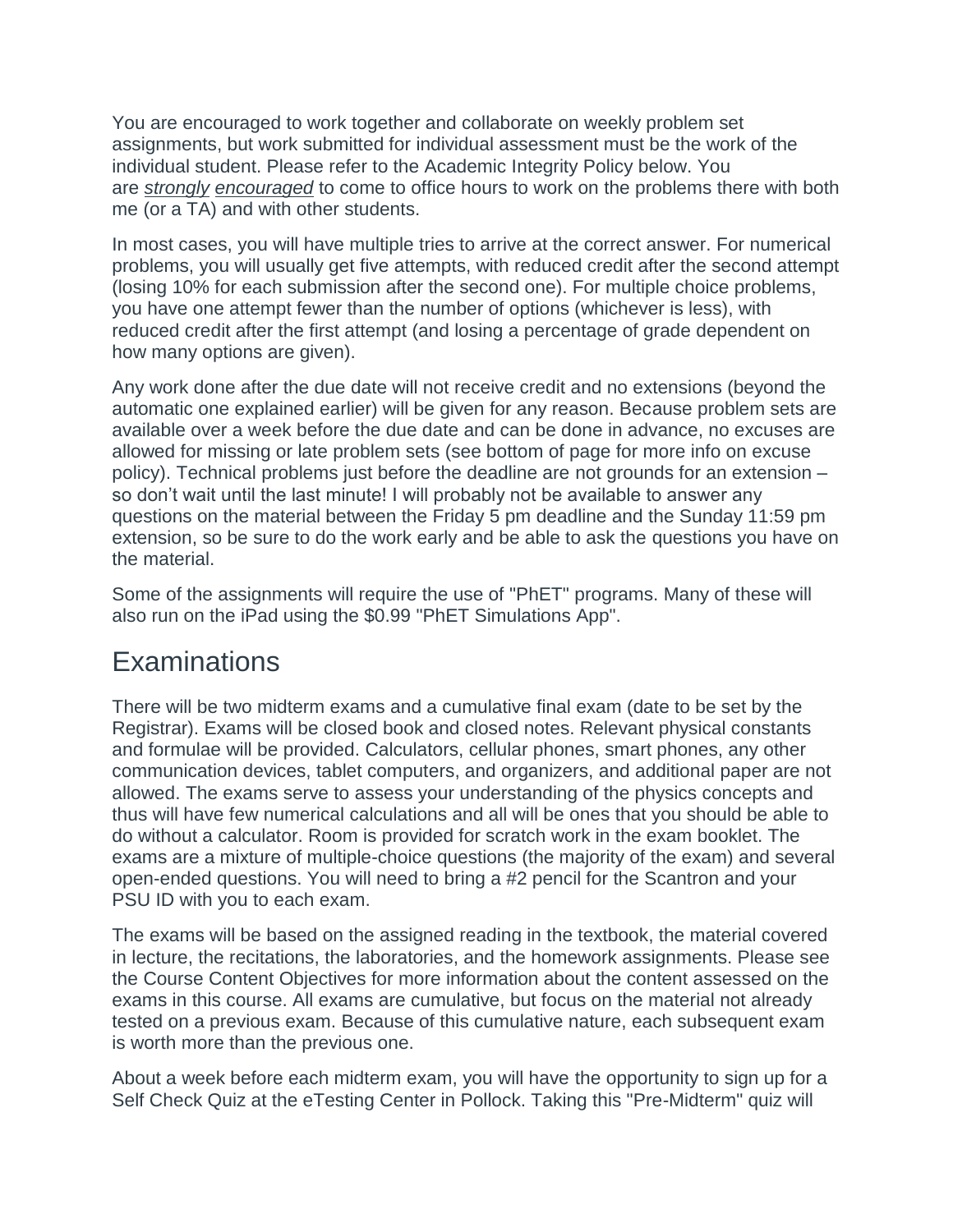help you better assess your preparation for the exam and guide your studying efforts for the exam itself. If you do better on the midterm than on the quiz (or choose not to take the quiz) then your score for the quiz will be your score on the midterm. In other words, the quiz can only help your grade - it can't bring down your grade.

### Grading Policy

Your grade in the course will be based on your performance in the labs, in recitation, on the problem set assignments, and on the exams with the following weights:

- Pre-Lecture Questions (PLQs): 4.5%
- Problem Sets (ExpertTA): 10%
- Recitation: 10%
- Laboratory: 10%
- Pre-MT1 Quiz: 2%
- MT1: 16%
- Pre-MT2 Quiz: 2%
- MT2: 18%
- Final Exam: 25%
- World in Conversation: 2%
- Concept Survey (pre): 0.5% (participation)
- *Extra Credit:* Concept Survey (post) 0.5% (participation) + *up to* 1% on post-survey based on performance *if* did *both* pre & post surveys

Final letter grades for the course will be based on an absolute scale. The final course score will be rounded to the nearest integer (e.g., 89.49 rounds to 89; 89.5 rounds to 90). No curving of any kind will be employed unless the combined average exam score (computed as the combined average of all midterm and final exams taken to date) is less than 70%. In such cases, the grades on the most recent exam will be adjusted by additively raising the exam scores to allow the *combined* exam average to meet the target minimum of 70%.

The break points for the various grade levels are:

- $93\% \le A \le 100\%$
- $90\% \le A 93\%$
- $\bullet$  87%  $\leq$  B +  $\leq$  90%
- 83% ≤ B < 87%
- $80\% \leq B \leq 83\%$
- $77\% \leq C + \leq 80\%$
- $70\% \leq C \leq 77\%$
- $60\% \le D \le 70\%$
- $F < 60\%$

*You are responsible for verifying all of your scores (with the exception of the final exam score) before the final exam for the course.*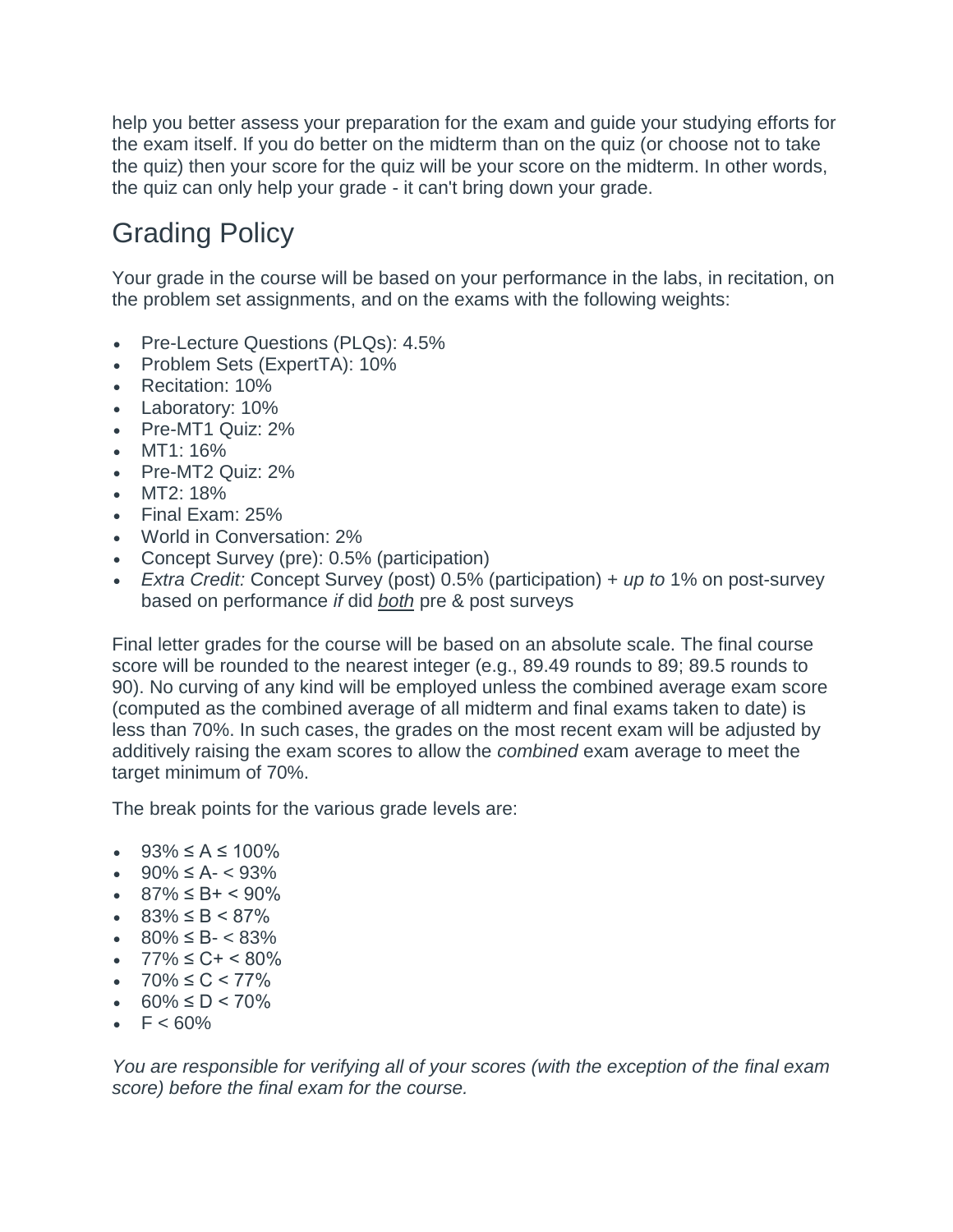ExpertTA : You need to earn at least 90% on a given assignment to earn full credit for that assignment. So do not worry about missing an occasional fraction of a point due to not getting the answer correct right away - you don't need all the ExpertTA points to get full credit for the assignment. The most important thing is to make sure you can do the problem well enough that you could explain it to someone else by the time you finish the problem set. The assignments will generally be due Fridays at 5 pm, but when allowed by University rules, I will give an automatic extension until Sunday nights (11:59 pm). Assignments right before the midterms will be due the night of the midterms and won't be extended. I will award 10% extra credit for any work done by the deadline on Friday 5 pm, so I encourage you to do the work by then. (In addition, it will be difficult to get help after Friday afternoon.)

*Pre-Lecture Questions [PLQ's]*: These are downloaded in 3-week blocks, consisting of 6 lectures each (except the first block with is only for weeks 2 and 3). These scores are scaled by a factor of 6/5 (4/3 for the first 2-week block) and then truncated to 100%, which means that forgetting one PLQ in a 3-week block will not hurt your grade (assuming you are doing well on the others). Because of this cushion, please do not request to have a missed pre-lecture assignment excused (it's already built in) for any reason. This score is based 1/2 on correctness and 1/2 on participation and you get two submissions. You will see two categories in the Canvas gradebook: "PLQ" and "PLQ Blocks". The "PLQ Blocks" are the grades that are actually used in your final grade and are posted every 3 weeks. Note that the first PLQ block is worth half as much as the others.

*Class participation (clickers):* We are using clickers (code is AD) solely for creating an interactive environment, not for taking attendance, so there are no "clicker" points in the course. However, there will be occasional opportunities for extra credit that may require lecture attendance on that day to earn. If you missed lecture that day for any reason, there is no way to make up that missed extra-credit opportunity.

*Concept Survey:* You will have the chance to take two concept surveys in the course. The first one you will take at the beginning of the course (1/10 or 1/11) and is graded only on participation (for 0.5%). The second you one will take near the end of the semester (4/16 or 4/17) and will be graded both on participation (0.5% extra credit) and on correctness (up to 1% extra credit if you also took the pre-survey, with your score determining what percentage of the 1% extra credit you earn). You will get an email from the eTesting Center about scheduling a time for each of these surveys. You must schedule a time and attend the time you sign up for - we will only offer makeups under the most extreme conditions (e.g., hospitalization).

*World in Conversation*: World in Conversation (WinC) is a Center for Public Diplomacy that facilitates dialogues *for* Penn State students *by* Penn State students. These dialogues are meant to expand perspectives and invite greater understanding on topics that are relevant, complex and often contentious. No one will tell you what you *should* think; instead they will ask you to express what you *actually* think. **You will have the opportunity to participate in a facilitated dialogue as a part of this class.** Each session is 95 minutes in duration and will occur outside of your regular class meeting times. One week before the sessions for this class begin, you will receive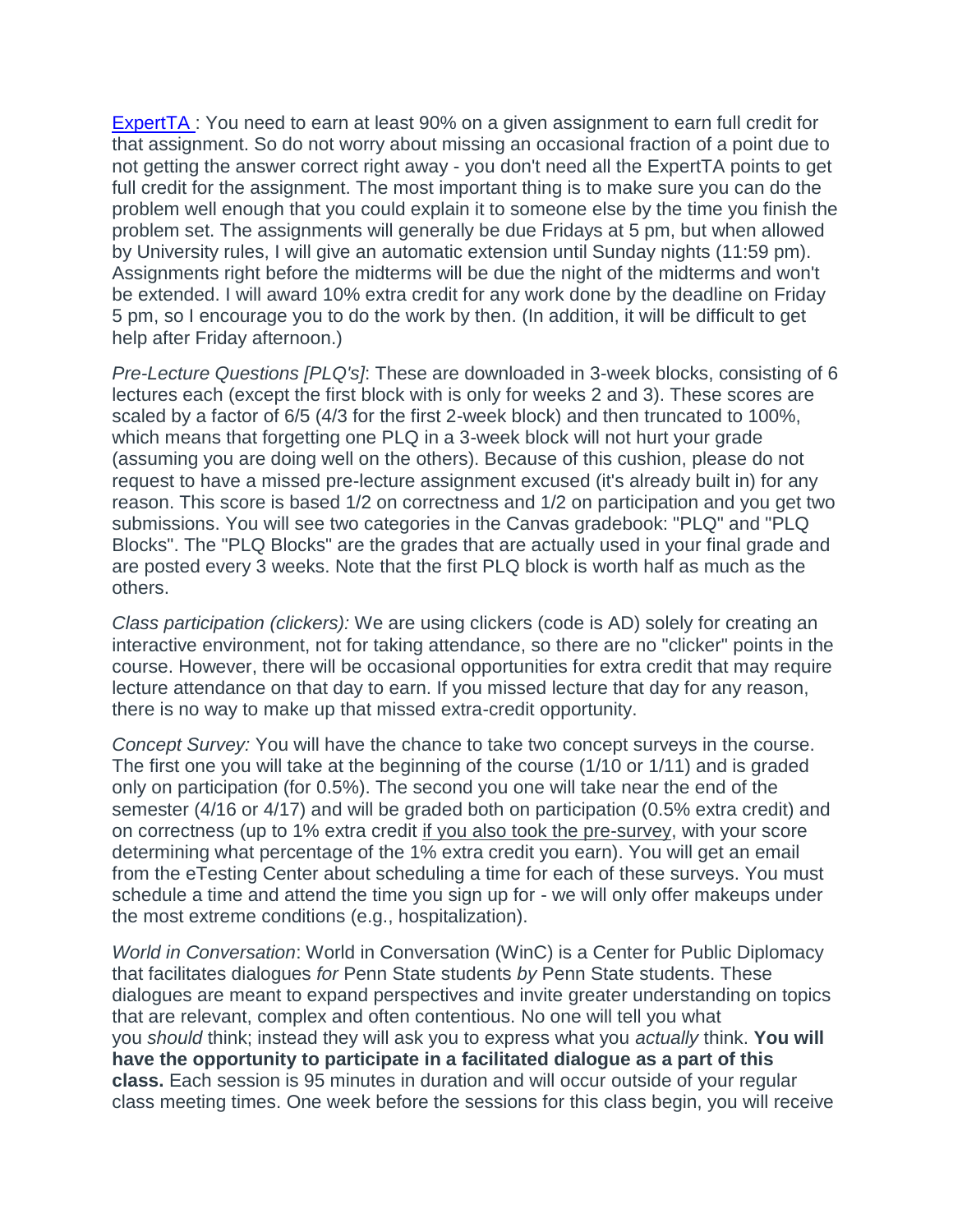an email explaining how to register. This email will be sent to your PSU account. In order to receive credit, your attendance will be recorded. But keep in mind: You will not be able to attend the program (or receive credit) if you are more than 5 minutes late. Students with last names beginning A-L will have dialogues during weeks 4-8 (expect an email in week 3). Students with last names beginning with M-Z will have dialogues during weeks 9-13 (expect an email in week 8). WinC participation is worth 2% toward your grade in this class.

# Academic Integrity

As described in **The Penn State Principles,** academic integrity is the basic guiding principle for all academic activity at Penn State University, allowing the pursuit of scholarly activity in an open, honest, and responsible manner. We expect that each student will practice integrity in regard to all academic assignments and will not tolerate or engage in acts of falsification, misrepresentation, or deception. To protect the fundamental ethical principles of the University community and the worth of work completed by others, we will record and report to the office of Judicial Affairs all instances of academic dishonesty.

The University and Departmental policy regarding academic integrity can be found on the course web page with links to the [faculty senate policy](http://www.psu.edu/ufs/policies/47-00.html#49-20) .

# Disability Policy

Penn State welcomes students with disabilities into the University's educational programs. Every Penn State campus has an office for students with disabilities. [Student](http://equity.psu.edu/sdr)  [Disability Resources\(](http://equity.psu.edu/sdr)SDR) Web site provides [contact information.](http://equity.psu.edu/sdr/disability-coordinator) for every Penn State campus.

In order to receive consideration for reasonable accommodations, you must contact the appropriate disability services office at the campus where you are officially enrolled, participate in an intake interview, and provide documentation as per the [SDR](http://equity.psu.edu/sdr/guidelines)  [guidelines.](http://equity.psu.edu/sdr/guidelines) If the documentation supports your request for reasonable accommodations, your campus's disability services office will provide you with an accommodation letter. Please share this letter with your instructors and discuss the accommodations with them as early in your courses as possible. You must follow this process for every semester that you request accommodations.

# Excuse and Makeup policy

### Laboratory and Recitation Makeups

The laboratory and recitation components of this course are structured around collaborative learning. You must be present in laboratory or recitation to do these assignments. If you are absent from a laboratory or recitation section with a valid excuse, as described under "Valid Excuse Policy", **fill out the makeup request form on Canvas immediately after the absence**. You will be required to make up the missed activity the week after the absence (on the Canvas form you select when you will make up the activity). Your score for the missed activity will be recorded as a zero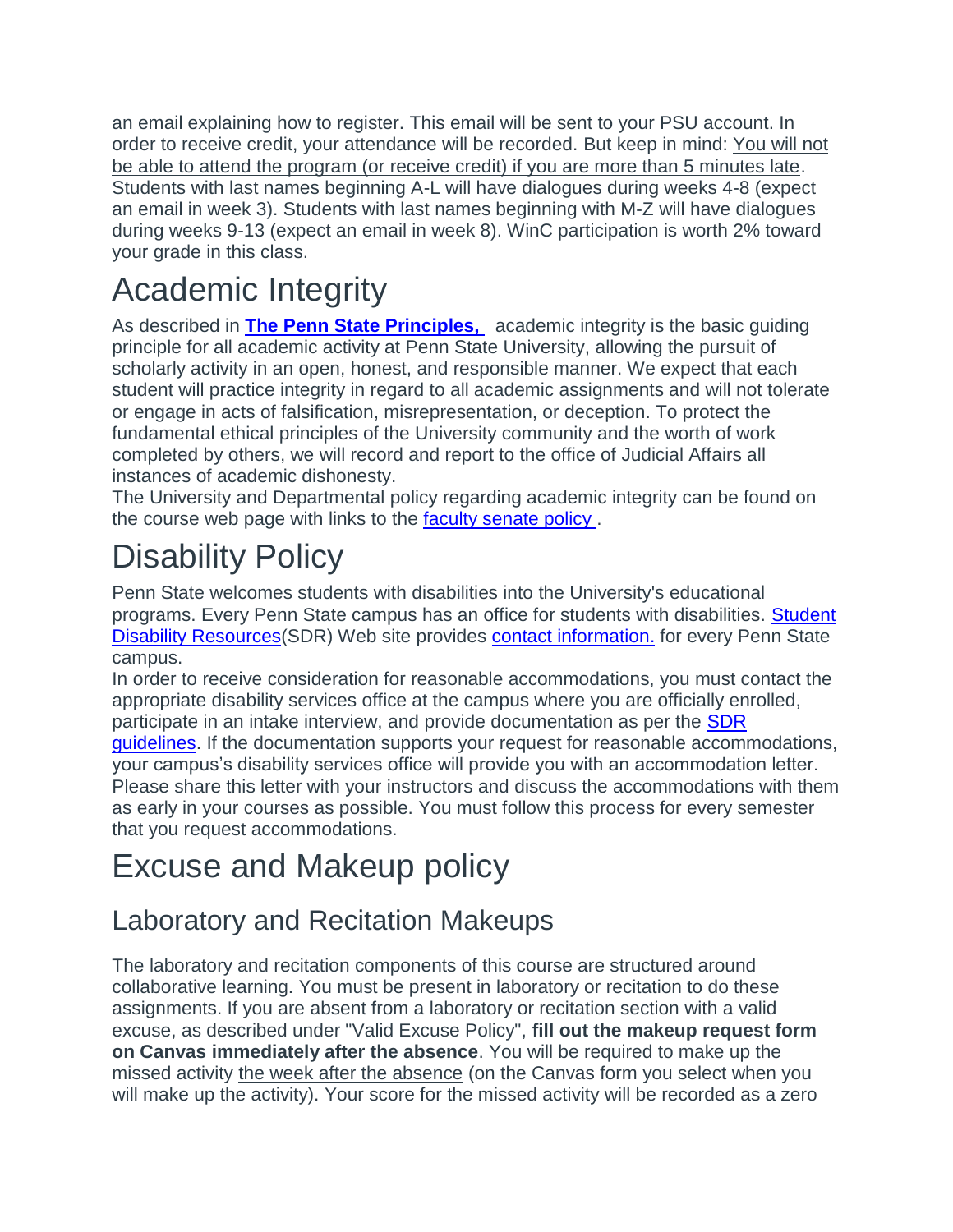until the activity is made up. **You may only make up three activities during the course of the semester.** If you are absent without a valid excuse, a score of zero will be recorded for that assignment, and you will not be allowed to make up the activity. If you are more than ten minutes late to a lab or recitation, you cannot receive any credit for that period's so be on time (and lateness is not a valid reason for requesting a makeup)!

### Problem Sets Makeups

You must complete the ExpertTA problem sets as scheduled. The Problem sets are available early so no excuses are accepted. Even technical problems are not valid excuses, as explained earlier in this document.

### Exam Makeups

All students should plan to take their exams at the scheduled times. Students can request conflict exams only by filling the conflict exam signup form on Canvas in a timely manner (i.e., before the deadline, which for midterms is usually about a week before the exam). In the case of sudden or unexpected events that will cause them to miss an exam (such as serious illness), students are required to notify the course administrator prior to the exam (or as soon as is reasonably possible *if* it is not possible to contact the course administrator before the exam). Failure to do so will result in a zero on the exam without an opportunity for a makeup exam. A makeup exam must be taken as soon as possible (usually within 2 days of the exam) and, in extreme circumstances, within a week of the exam.

### Pre-Midterm Quizzes and Concept Survey Makeups

Since a missed Pre-Midterm Quiz will be overwritten by the midterm grade, there are no makeups allowed for a missed quiz for any reason. If you miss the concept survey (either pre- or post-), I cannot promise that I can schedule a makeup, but I'll try if you see me in person in a timely manner (i.e., right away) and you have a valid reason for missing the survey (forgetting to attend a time signed up for or waiting too late to sign up are not valid reasons).

### Valid Excuse Policy for Makeup Requests

- Requests to make up a missed evaluative event due to reasons that are based on false claims is cheating and will be treated as described in the [Academic Integrity](http://science.psu.edu/current-students/Integrity/Policy.html)  [Policy 49-20.](http://science.psu.edu/current-students/Integrity/Policy.html)
- The student must provide all requested information on the Makeup Form on Canvas and electronically sign the form. Incorrect or missing information will result in the request to make up an absence to be denied.
- Family emergencies include a death in the immediate family, death of a close friend, sudden hospitalization of a close family member, and events of similar gravity.